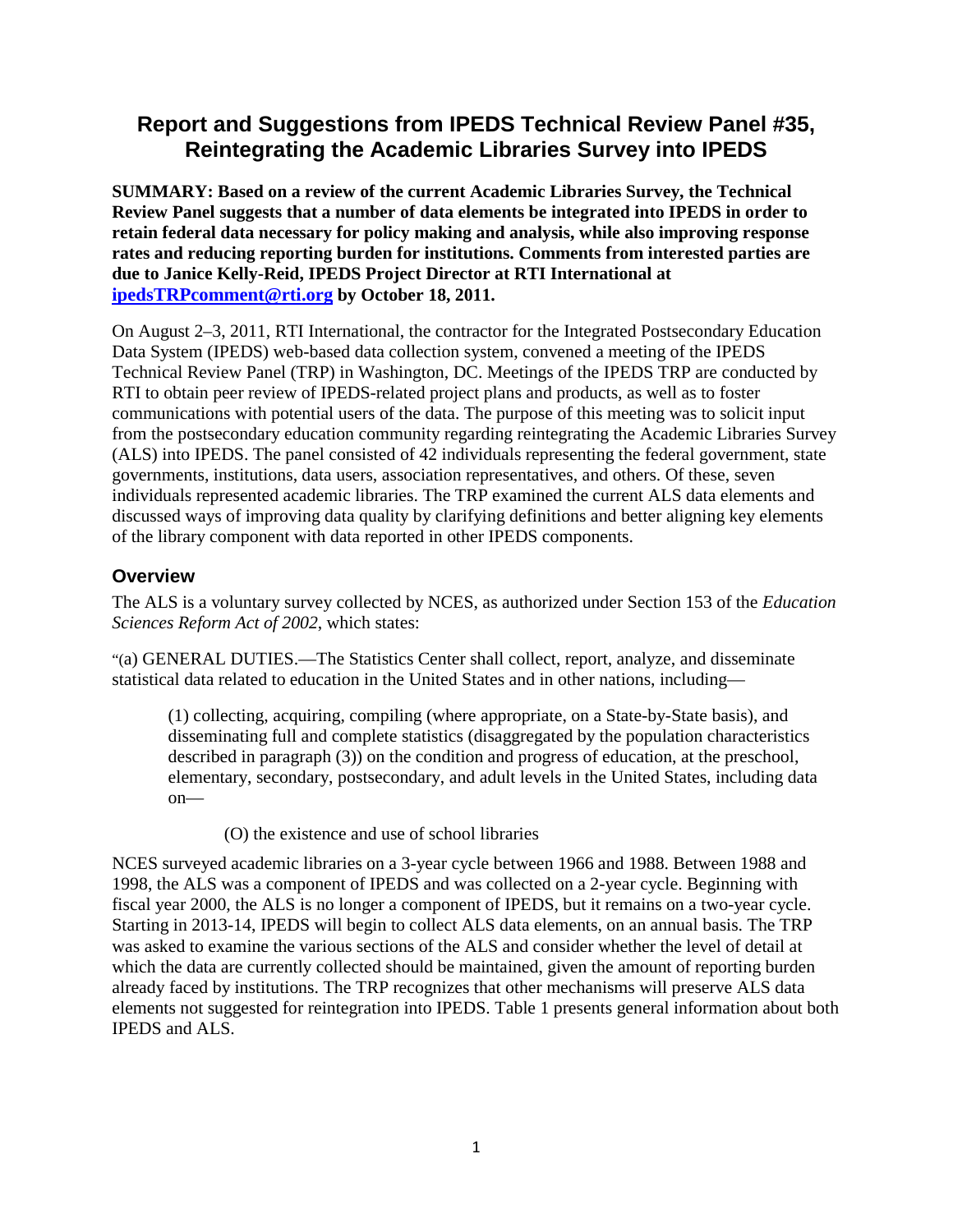|                                                                  | <b>IPEDS</b>                                                                                                                                                                                                                                                                                         | <b>ALS</b>                                                                                                                                                                                                                         |
|------------------------------------------------------------------|------------------------------------------------------------------------------------------------------------------------------------------------------------------------------------------------------------------------------------------------------------------------------------------------------|------------------------------------------------------------------------------------------------------------------------------------------------------------------------------------------------------------------------------------|
| Universe                                                         | • All postsecondary institutions in the US and<br>other jurisdictions that participate in federal<br>student aid programs authorized under title IV<br>of Higher Education Act<br>• Includes degree-granting and non-degree-<br>granting institutions<br>• $N = 7,178$ (as of 2010)                  | • Uses the IPEDS universe as a frame to<br>select eligible institutions in the US<br>• Includes degree-granting institutions only<br>• $N = 3,827$ (as of 2008)                                                                    |
| Data<br>Collection<br>Schedule                                   | • Nearly all IPEDS data are collected annually;<br>some are collected biennially<br>• Collected during 3 data collection periods<br>with fixed end dates                                                                                                                                             | • Biennially<br>• Collected during 1 long data collection<br>that opens in the fall and closes in March                                                                                                                            |
| Data<br>Collection<br>Process                                    | • Each institution identifies a "keyholder" who<br>enters data<br>• Keyholders may key data or upload data<br>• Coordinators for some states and for-profit<br>entities review the data before final<br>submission                                                                                   | • Data are entered by librarians<br>• Librarians key data into the system<br>• State librarians serve as state<br>coordinators for the survey                                                                                      |
| Data<br>Collection<br>Support                                    | • Dedicated Help Desk available daily at toll-<br>free number for keyholders<br>• Each survey has an NCES staff member<br>assigned to it (7 total survey directors and 2<br>team leaders)<br>• Training for new keyholders, online webinars,<br>and other trainings for keyholders and data<br>users | • Support is available through Census<br>Bureau<br>• One NCES staff member<br>• Webinar training available through the<br>American Library Association                                                                             |
| Data<br>Collection<br>Cost and<br>Institutional<br><b>Burden</b> | • Overall burden: 113.9 hours for 9 surveys<br>with up to 15,000 data elements                                                                                                                                                                                                                       | • Overall burden: 8.3 hours for 1 survey<br>with up to 100 data elements                                                                                                                                                           |
| Data Tools                                                       | • Data Center (250,000+ visits per month)<br>• College Navigator (1 million+ visits per<br>month)<br>Data Feedback Report (available through<br><b>IPEDS Data Center)</b>                                                                                                                            | • Peer Comparison Tool (12,000 visits per<br>month)                                                                                                                                                                                |
| Publications                                                     | • First Look-3 per year (most recent First<br>Look downloaded 6,300+ times)<br>• IPEDS Descriptive Analysis Reports<br>• Other NCES publications<br><b>Statistical Analysis Reports</b><br><b>Statistics in Brief</b><br>Web Tables<br>Issue Brief (most recent 2010)                                | • First Look-1 per collection (every 2<br>years; most recent First Look downloaded<br>3,200+ times since release in December<br>2009)<br>Other NCES publications<br>$\bullet$<br>Statistical Analysis Reports (none since<br>2001) |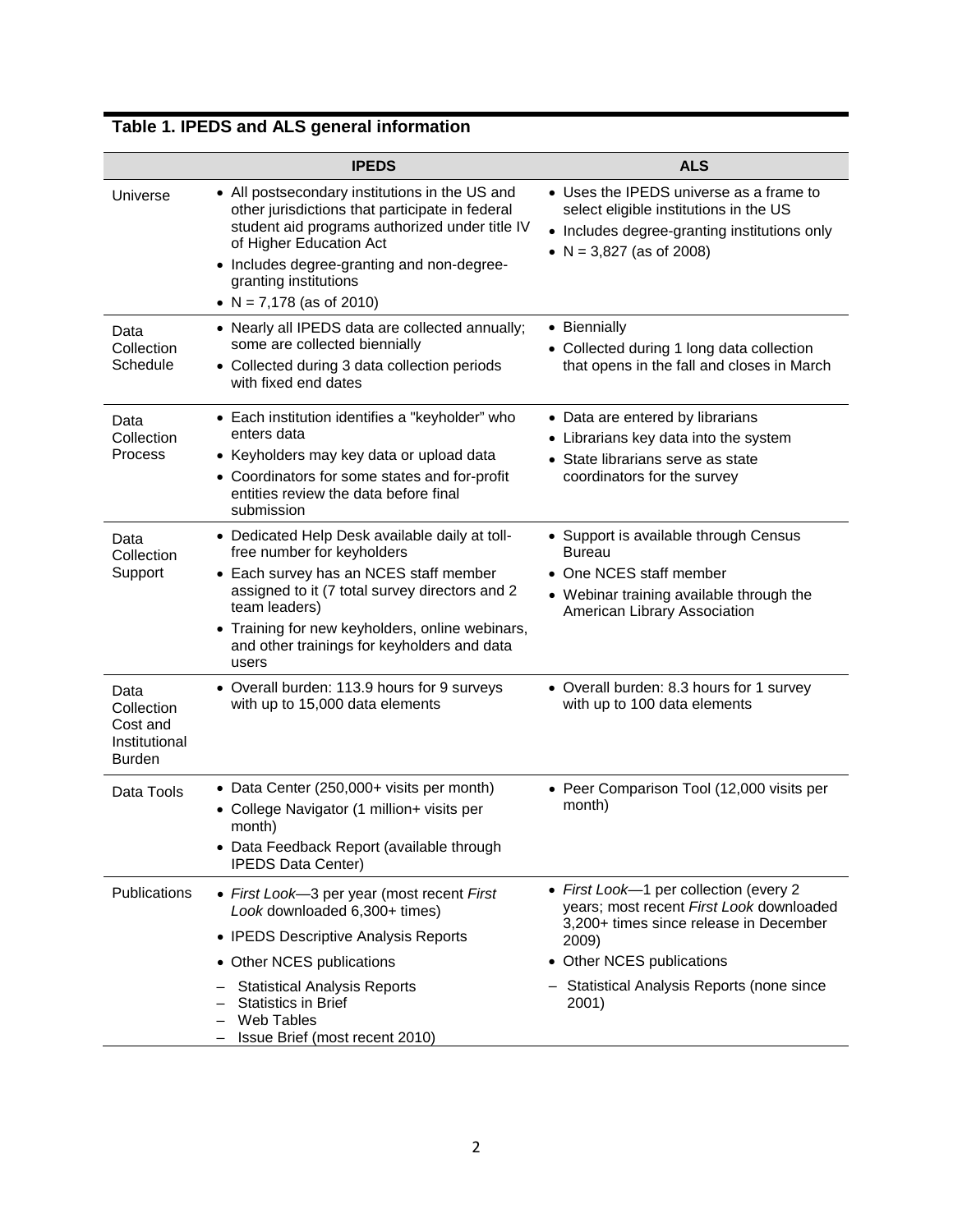# **Discussion Item #1: Universe**

# **Background**

Academic libraries are identified by the degree-granting institution of which they are a part. The ALS defines an academic library and determines eligibility for the survey with the following screening questions:

## **ALS Survey Eligibility**

You are eligible to complete the survey if your institution has its own library, defined as an entity that provides all of the following:

- 1. Do your total library expenditures exceed \$10,000? Yes/No
- 2. Do you have an organized collection of printed materials or other materials or a combination thereof? Yes/No
- 3. Do you have paid, trained library staff to provide and interpret library materials to meet the informational, cultural, recreational, or educational needs of clientele? Yes/No
- 4. Do you have established hours of operation during which paid, trained staff are available to meet the informational service needs of clientele? Yes/No
- 5. Does the library have the physical facilities necessary to support such a collection, staff, and schedule? Yes/No

To be eligible to complete the survey, a library must meet the ALS definition of an academic library by answering "yes" to all screening questions. The panel was asked to review the ALS screening questions to determine whether they are successfully identifying all libraries that should be included in the survey. Additionally, the panel was tasked with determining whether the library data collection should continue to be for degree-granting institutions only.

# **Discussion**

The panel expressed concern that the eligibility screening questions are too rigid and do not account for a library that is virtual or entirely electronic. An increasing number of degree-granting institutions are exclusively or predominately distance-based, and many of these institutions offer some form of an organized collection of materials to their students. Further, if the intended focus is to collect library data to facilitate research and policy analysis, it is essential to capture data on the most inclusive universe of academic libraries. The panel agreed that in order to capture meaningful data related to academic libraries, it would first be necessary to more clearly define what constitutes an academic library and then develop eligibility questions to accurately define that universe.

However, the panel questioned the value of incorporating non-degree-granting institutions without having a clear idea of the applicability of the library data elements. Panelists were concerned that broadening the universe to include non-degree-granting institutions would increase the institutional burden on a sector with already limited resources. The panel concluded that in the case of nondegree-granting institutions, the value of the library data does not outweigh the additional reporting burden for those institutions. Further, the panel determined that it is unlikely that non-degree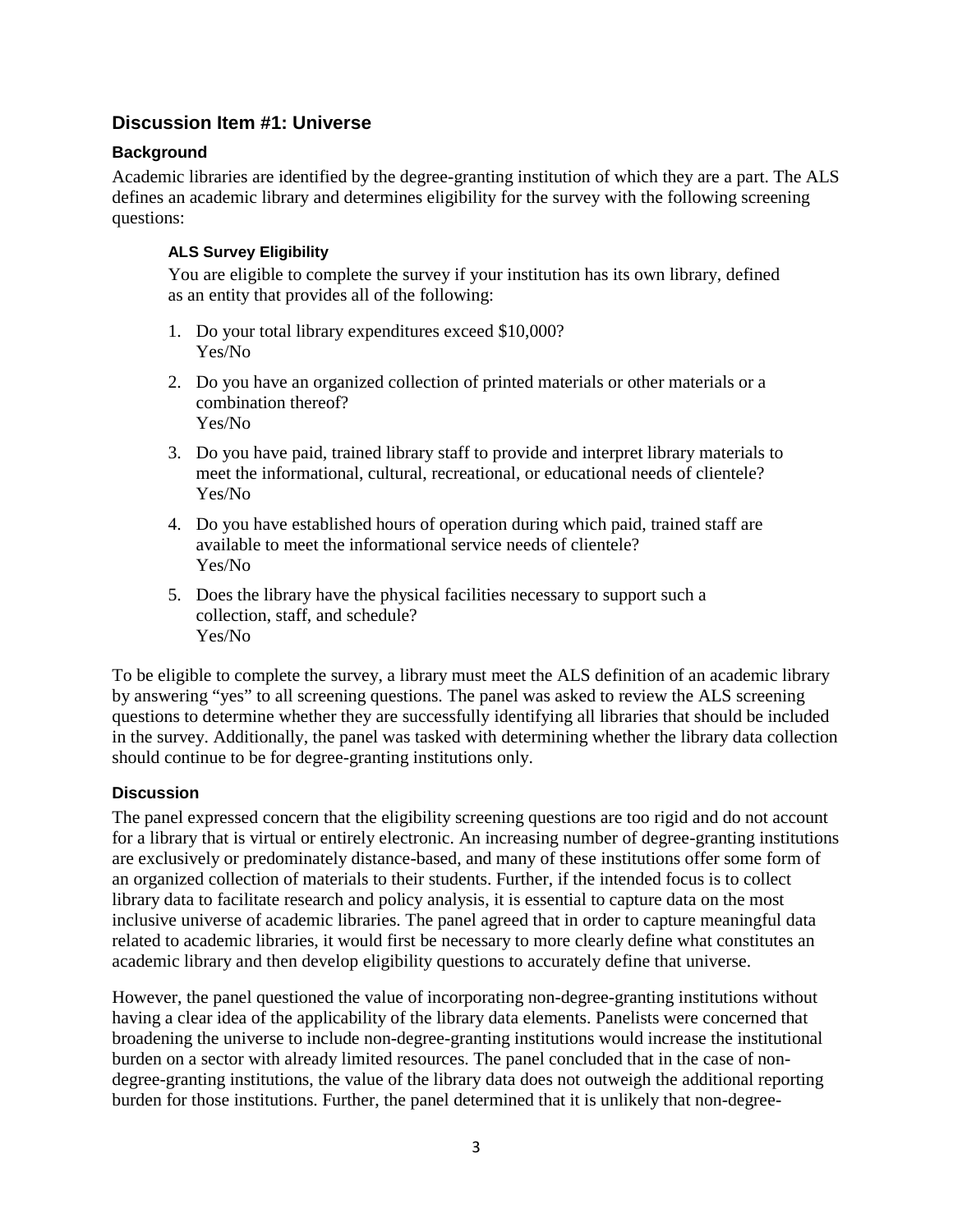granting institutions (1) have academic libraries and (2) would be eligible to complete the library data elements after answering the screening questions.

As the panel reviewed the ALS screening questions, they identified redundancies between a number of the eligibility questions. It is expected that a library with paid, trained staff will have total expenditures that exceed \$10,000. Further, if total library expenditures exceed \$10,000, it is likely that the library will meet the remaining eligibility requirements. In addition, the panel was concerned that an "organized collection of printed materials or other materials or a combination thereof" is too ambiguous. Consider the example of a small vocational school with a monthly subscription to a magazine. The institution could consider that subscription to be an organized collection of printed materials, however this would not identify an academic library as intended by the ALS. As a result, the panel noted that the best determinate of an academic library is measured by total expenditures. Because of redundancies in the screening questions, the panel agreed that eliminating all eligibility questions except an expenditure measure will not notably impact the universe.

It was the consensus of the TRP that library data collection eligibility should be determined using a minimum library expenditure threshold and suggested NCES perform analysis to (1) determine the appropriate threshold and (2) specify whether the expenditure refers to an annual amount or to a specific fiscal year. Additionally, the panel suggested that NCES allow for customization as to which library data elements institutions report, based on the minimum threshold of expenditures. While the TRP ultimately suggested that NCES determine the minimum threshold, the group discussed an example approach dividing expenditures into three range categories. If an institution reports zero expenditures, no library data will be collected. Institutions reporting an expenditure of greater than zero but less than a minimum threshold will be asked to report on a fewer library data elements, in less detail. Institutions reporting expenditures exceeding the minimum threshold will report on the full set of library data elements suggested by the TRP. Reducing the level of detail at which the data are collected would reduce the reporting burden for a number of smaller institutions.

In order to more accurately reflect eligibility, the panel suggested that the screening questions be simplified and revised as follows:

| New eligibility screening question                                                                                                          |    |
|---------------------------------------------------------------------------------------------------------------------------------------------|----|
| 1. What are your annual total library expenditures?                                                                                         | RV |
| Based on the information provided, the institution will subsequently be presented with<br>screens in order to report library data elements: |    |
| If NO library expenses, no library data elements will be displayed                                                                          |    |
| If GREATER than 0 but LESS THAN minimum threshold, selected library data<br>elements will be displayed                                      |    |
| If GREATER than minimum threshold, all reintegrated library data elements will<br>be displayed                                              |    |
| RV indicates an institutionally reported value                                                                                              |    |

RV indicates an institutionally reported value.

### **Discussion Item #2: Key Elements to Retain**

#### **Background**

In addition to identifying and suggesting data elements to retain, the panel was asked to consider potential ways that the data elements could be improved for more effective data collection. NCES is interested in decreasing the reporting burden and retaining federal data necessary for policy making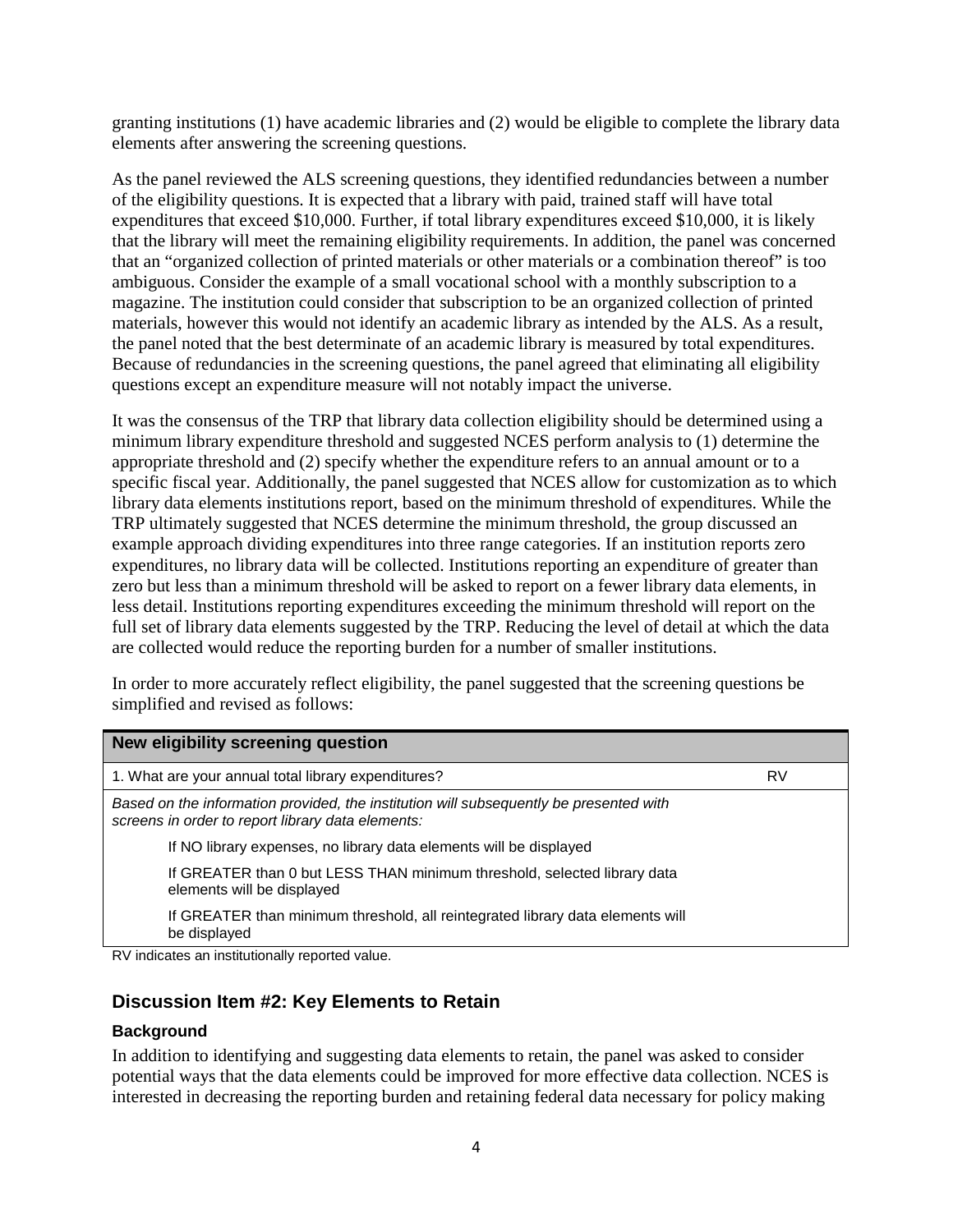and analysis, while also improving ALS response rates. The completion of IPEDS is mandatory for all institutions that participate in or are applicants for participation in any federal student financial aid programs authorized by Title IV of the Higher Education Act of 1965. IPEDS response rates are nearly 100 percent both at the component level (99.7–100 percent) and at the individual item level (percentage imputed ranges from  $\overline{0}$  to 0.5 percent). The overall response rate among the institutions participating in the ALS is 96.7 percent. Individual item response rates range from 71.8 percent to 86.3 percent.

The ALS questionnaire collects data in nine series of questions, with up to 100 data items.

- 
- 
- 300 Series: Library Expenditures 800 Series: Information Literacy
- 400 Series: Library Collections 900 Series: Virtual Reference
- 500 Series: Library Services
- 100 Series: Outlets 600 Series: Library Services, Typical Week
- 200 Series: Staff 700 Series: Electronic Services
	-
	-

The panel reviewed the ALS instructions, definitions, and survey screens and was asked to examine the possibility of streamlining data collection for integration into IPEDS—eliminating or consolidating portions of the ALS that are most appropriately collected outside of IPEDS—in order to reduce the overall institutional burden and improve the overall quality of the data reported.

### **Discussion**

The panel agreed that while there is value in collecting detailed information on academic libraries, IPEDS may not be the appropriate data collection for capturing all data elements from the ALS. Instead, the panel suggested that the library community determine how this information could best be collected—either through internal reporting by the libraries themselves or through another nonfederal survey—and that this topic be addressed by the Academic Library Association advisory group, if necessary. The panel noted that completion of the data items suggested for reintegration (for all series) should be mandatory. To remain consistent with IPEDS reporting, no data items will have an optional response.

The group examined the ALS by series and focused on key elements to retain, as discussed below:

# **100 Series: Outlets**

In examining the 100 series, currently used for reporting on the count of branch and independent libraries in the ALS, the panel noted that there is no specific guidance in the ALS to include or exclude virtual and/or electronic libraries in the count. In recent years, there has been a marked increase in the number of virtual or electronic-based libraries. To best capture these data, the panel suggested reintegrating the 100 series into the IPEDS data collection and clarifying in the instructions to include virtual and/or electronic libraries when counting branch and independent libraries:

### **Suggested IPEDS Data Element**

| <b>Outlets</b>                                                             | Count |
|----------------------------------------------------------------------------|-------|
| Number of branch and independent libraries—exclude main or central library | RV    |
| RV indicates an institutionally reported value.                            |       |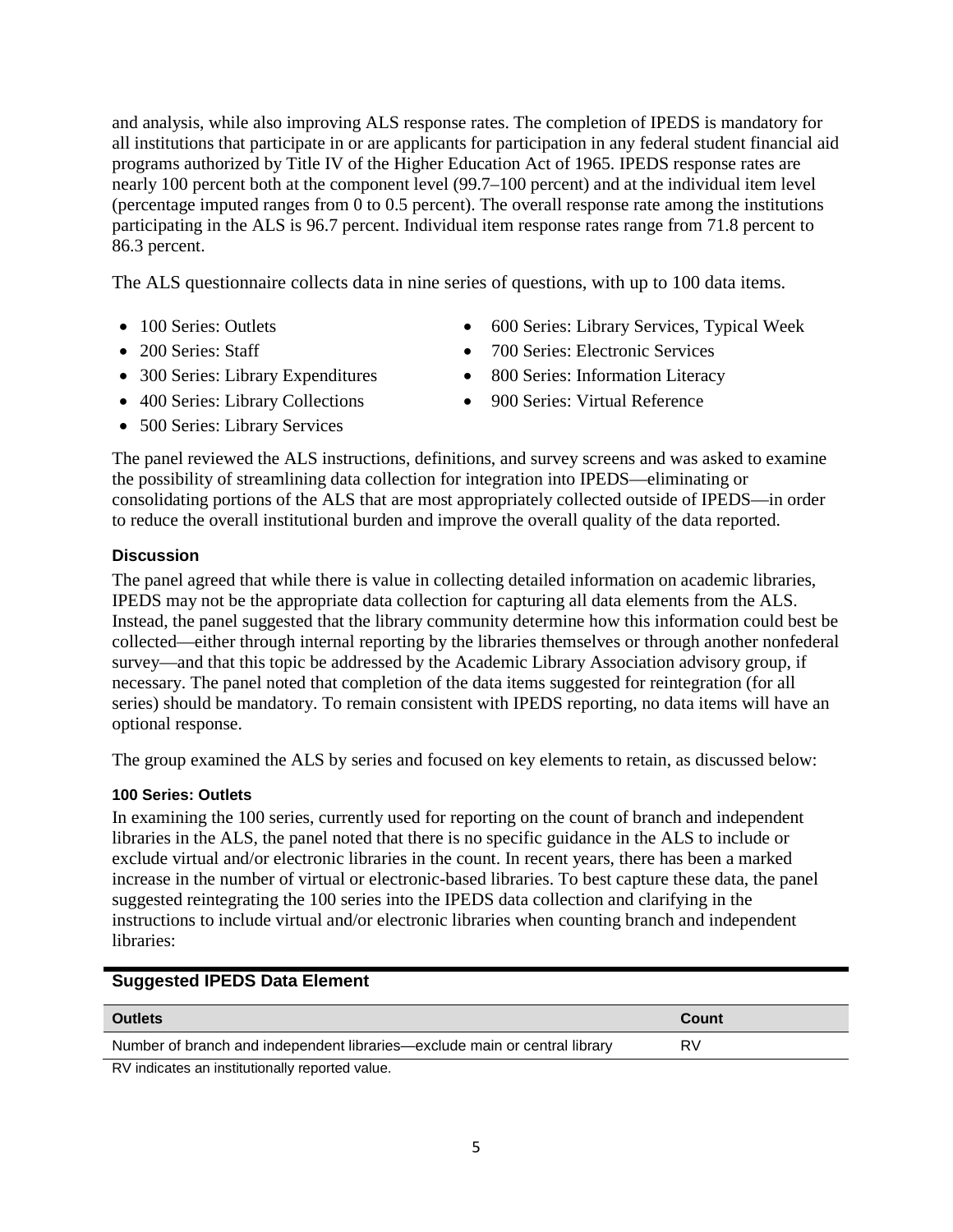#### **200 Series: Staff**

Currently, when reporting staff data to the ALS, libraries provide the number of filled or temporarily vacant full-time equivalent (FTE) positions and the corresponding salary and wage data. The panel examined the 200 series and expressed concerns that capturing staff FTE is inconsistent with IPEDS reporting definitions. To address this concern, the panel suggested that instead of collecting FTE, IPEDS should collect a count of part-time and full-time library staff to remain consistent with how data are collected throughout IPEDS.

Further, as required by OMB, all Federal agencies that publish occupational data for statistical purposes are required to use the SOC to increase data comparability across Federal programs. Had the ALS remained a separate data collection, the next OMB review would have required alignment with the 2010 SOC. Beginning with the 2012-13 data collection year, IPEDS will be fully aligned with the 2010 SOC system.

In examining the 2010 SOC occupational categories used for reporting data in the IPEDS Human Resources (HR) component, the panel focused on integrating the most relevant library codes for inclusion in the 2012-13 HR survey. The minor 2010 SOC category 25-4000 defines Librarians, Curators, and Archivists and the hierarchical structure includes detailed occupations. Each level of detail includes a corresponding definition. After reviewing the SOC definitions, the panel agreed that the IPEDS HR component collect a count as follows:

### **Suggested IPEDS Data Element**

| <b>Staff</b>                                 | <b>Full-time count</b> | <b>Part-time count</b> |
|----------------------------------------------|------------------------|------------------------|
| Librarians                                   | RV                     | RV                     |
| <b>Library Technicians</b>                   | RV                     | RV                     |
| Archivists, Curators, and Museum Technicians | RV                     | RV                     |
|                                              |                        |                        |

RV indicates an institutionally reported value.

To assist with mapping to the new categories, NCES will include appropriate examples in the instructions. The panel agreed that the suggested categories most closely align with the current ALS occupational categories and are at a broad enough level to impose the least amount of burden.

#### **300 Series: Library Expenditures**

The 300 series collects data on funds expended by the library in the most recent fiscal year from its regular budget and from all other sources—for example, research grants, special projects, gifts and endowments, and fees for services. Several data elements in the ALS 300 series are disaggregated into detailed categories. A number of panelists agreed that defining and repurposing the existing categories is problematic because of the lack of clarity surrounding the current definitions and how the elements can be affected by changing technology. The panel noted that the IPEDS Finance component does not capture detailed expenditure data at the level of granularity in the ALS. As a result, data from this series can be gathered from the library budget but cannot be pulled from the institution's general purpose financial statement. Consequently, the panel suggested collapsing detailed categories into aggregate categories.

Removing the detail significantly decreases reporting burden, and the panel agreed that this reporting method preserves ALS trend data on expenditures. While there is value in collecting more detailed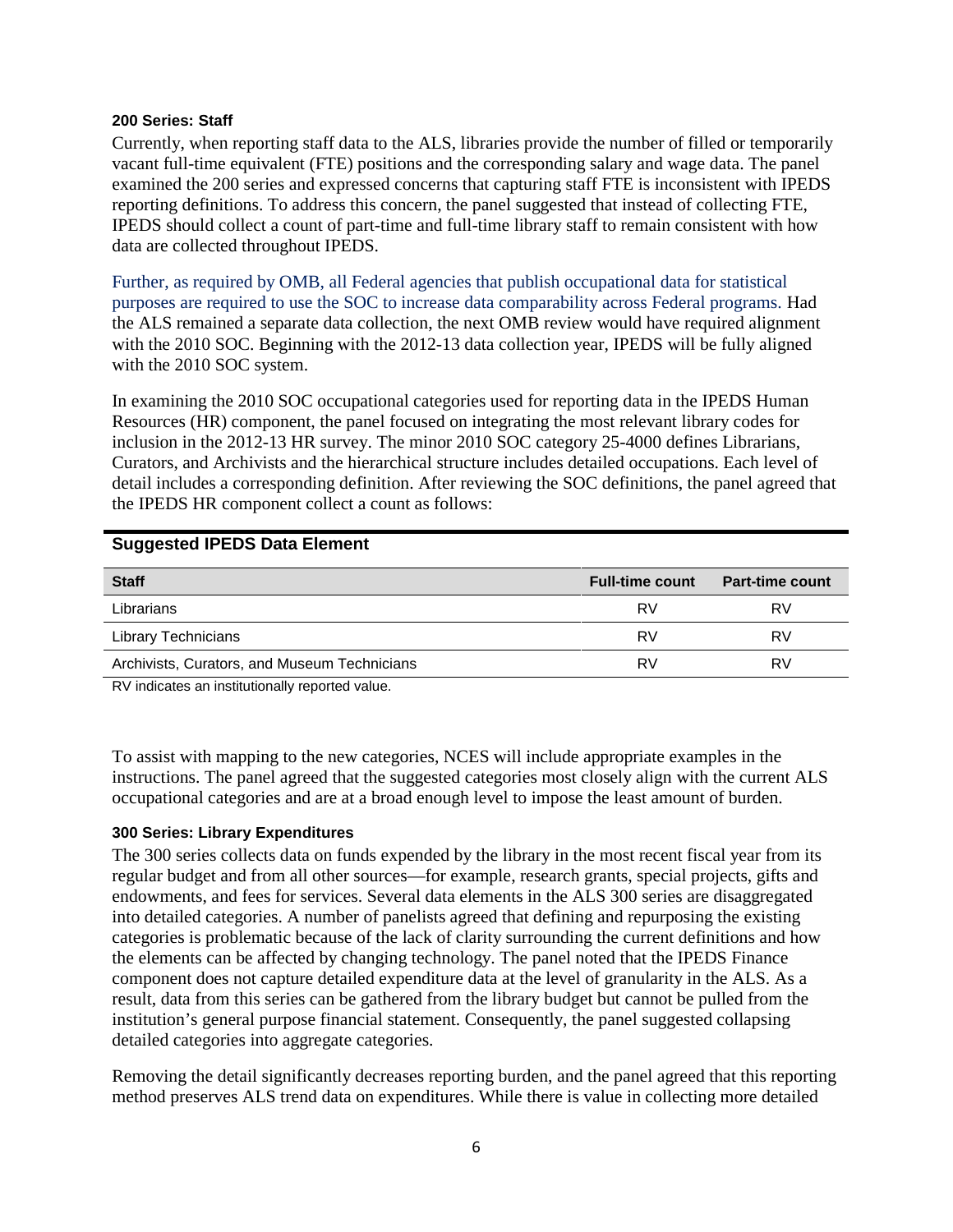information on expenditures and capturing data to reflect the changing dynamic from the *purchase* of materials to the *leasing* of materials, the panel concluded that IPEDS is not the appropriate instrument for collecting this information.

The ALS collects salary outlays by occupational category. The panel suggested that instead of collecting salary outlays, IPEDS should collect the expenditure of total salaries and wages. The panel discussed whether Federal Work-Study students should be included in the total salaries and wages expenses, which could possibly generate salary data for the ALS that would be inconsistent with the existing IPEDS Finance survey salary data. However, further guidance from NACUBO has clarified this issue because Federal Work-Study students are counted in the Finance survey salary expenses and thus for consistency, the salaries for these students should be included in the Libraries Total salaries and wages expenditures. The panel also decided that fringe benefit expenditures should be collected as a separate line item if the fringe benefits are paid from the library budget. The panel agreed that capturing benefits paid from outside the library budget significantly increases the reporting burden.

The panel was concerned about collecting detail by operation and maintenance expenditure type because this adds a level of complexity to reporting. Requiring institutions to report on the expenditure detail of library collection acquisitions that are not reflected as a line item in the financial statement presents a level of undue burden.

The panel agreed that the categories suggested for reintegration preserve the most important ALS trend data when possible and also impose the least amount of burden. Based on this, the panel suggested integrating the following expenditure measures into IPEDS:

| <b>Expenditures</b>                                               | Amount                                       |
|-------------------------------------------------------------------|----------------------------------------------|
| Total salaries and wages                                          | RV                                           |
| Are staff fringe benefits paid out of the library budget?         | RV(Y/N)                                      |
| Fringe benefit expenditures if paid by the library budget         | RV                                           |
| Materials/services cost                                           | CV (sum of the three<br>data elements below) |
| One-time purchases of books, serial backfiles and other materials | <b>RV</b>                                    |
| Ongoing commitments to subscriptions                              | <b>RV</b>                                    |
| Other information resources                                       | <b>RV</b>                                    |
| Operation and maintenance expenditures                            | CV (sum of the two<br>data elements below)   |
| <b>Preservation services</b>                                      | <b>RV</b>                                    |
| All other operations and maintenance expenditures                 | RV                                           |
| Total expenditures                                                | CV (sum of all data<br>elements in series)   |

### **Suggested IPEDS Data Element**

CV indicates a calculated or prepopulated value, and RV indicates an institutionally reported value.

The panel agreed that not all data items may apply to all libraries and if the library is not involved in a particular activity, the institution should enter a zero for the expenditure amount. The panel also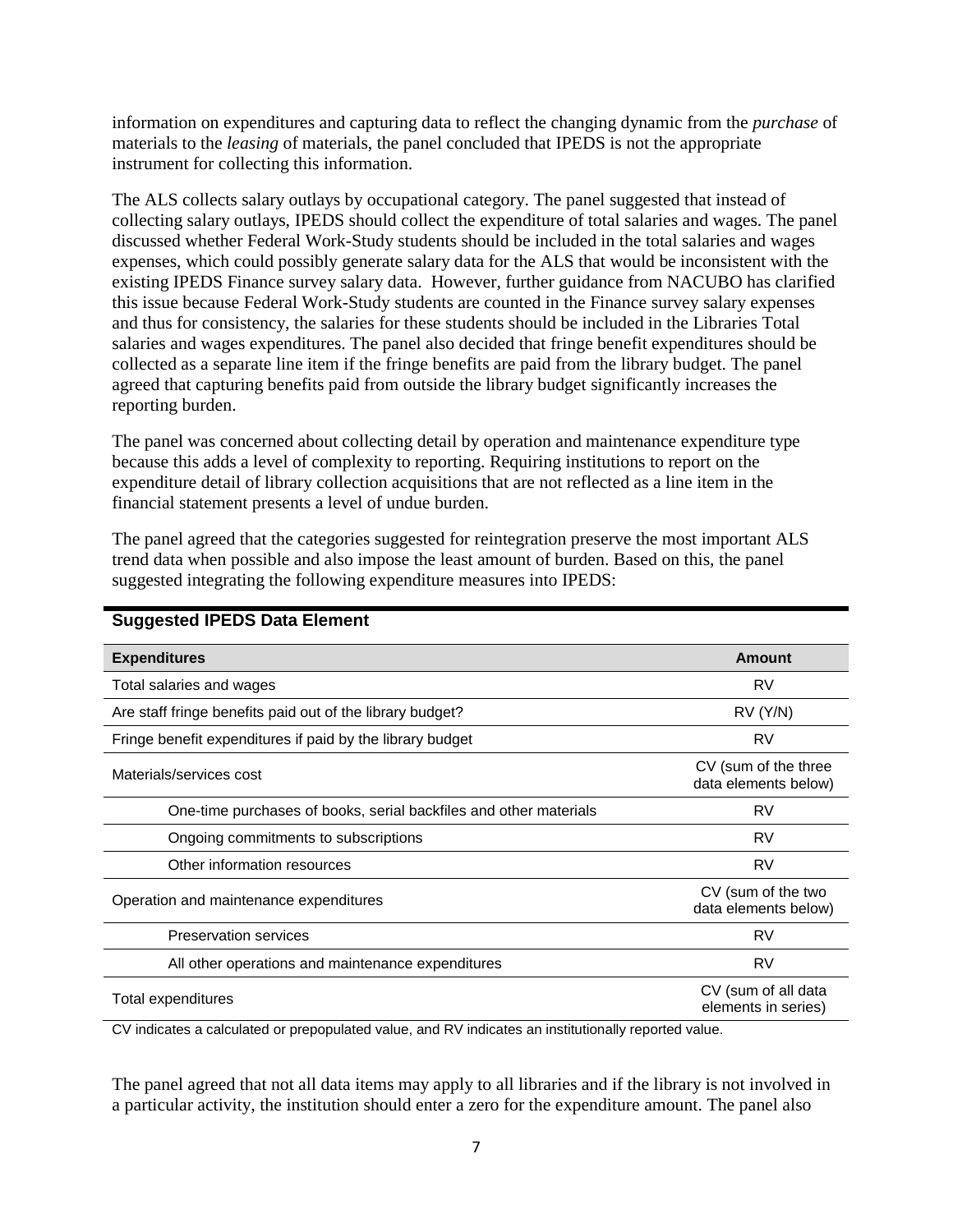suggested that NCES automatically edit the total expenditures reported in this series against the expenditure reported in the eligibility screening question in order to prevent institutions from reporting a higher total expenditure than indicated in the screening question.

#### **400 Series: Library Collections**

This series collects data on selected types of material but does not cover all materials. The panel was concerned that the ALS does not make a distinction between a physical count of materials and an electronic/digital count of materials. Thus, the panel suggested capturing the allocation of online and physical materials to allow institutions to make peer comparison on the distribution of resources. This also allows for the presentation of key trend data on the redistribution of resources from physical to electronic.

As a result of this discussion, the panel suggested revising the 400 series to include a count of physical and digital/electronic titles in each category of library collection. NCES should provide clear instructions and example scenarios, including how to count materials with two different catalog records. Further, NCES should determine the unit of measure, for example the number of titles. If the library is entirely electronic, only the digital/electronic column should be displayed. This can be accomplished by adding a check box to allow institutions to mark this distinction:

### **Suggested IPEDS Data Element**

Is the library collection entirely electronic? Yes/No

If YES, display Digital/Electronic column only

If NO, display both Physical and Digital/Electronic column

| <b>Library Collections</b>                 | <b>Physical</b> | <b>Digital/Electronic</b> |
|--------------------------------------------|-----------------|---------------------------|
| <b>Books</b>                               | RV              | RV                        |
| Serial titles                              | <b>RV</b>       | RV                        |
| <b>Databases</b>                           | $\star$         | <b>RV</b>                 |
| Media                                      | RV              | RV                        |
| Total (sum of all data elements in series) | CV              | CV                        |
|                                            |                 |                           |
| Circulation**                              | RV              | RV                        |

CV indicates a calculated or prepopulated value, and RV indicates an institutionally reported value.

\*Databases are digital/electronic resources only.

\*\* Discussion is included in the 500 series.

#### **500 Series: Library Services**

In examining the 500 series, the panel determined that a number of the data elements present a proxy measure on library workload information and/or productivity measures. To remain consistent with other IPEDS reporting components, the panel agreed that these data elements should not be captured in IPEDS. Most libraries have the ability to internally track productivity and create productivity measures specific to their libraries.

However, the panel agreed that NCES should collect data on the existence and *use* of institutional academic libraries. In order for NCES to report on the use of libraries, the panel agreed that some measure of usage must be integrated into IPEDS. The panel agreed that the amount of circulation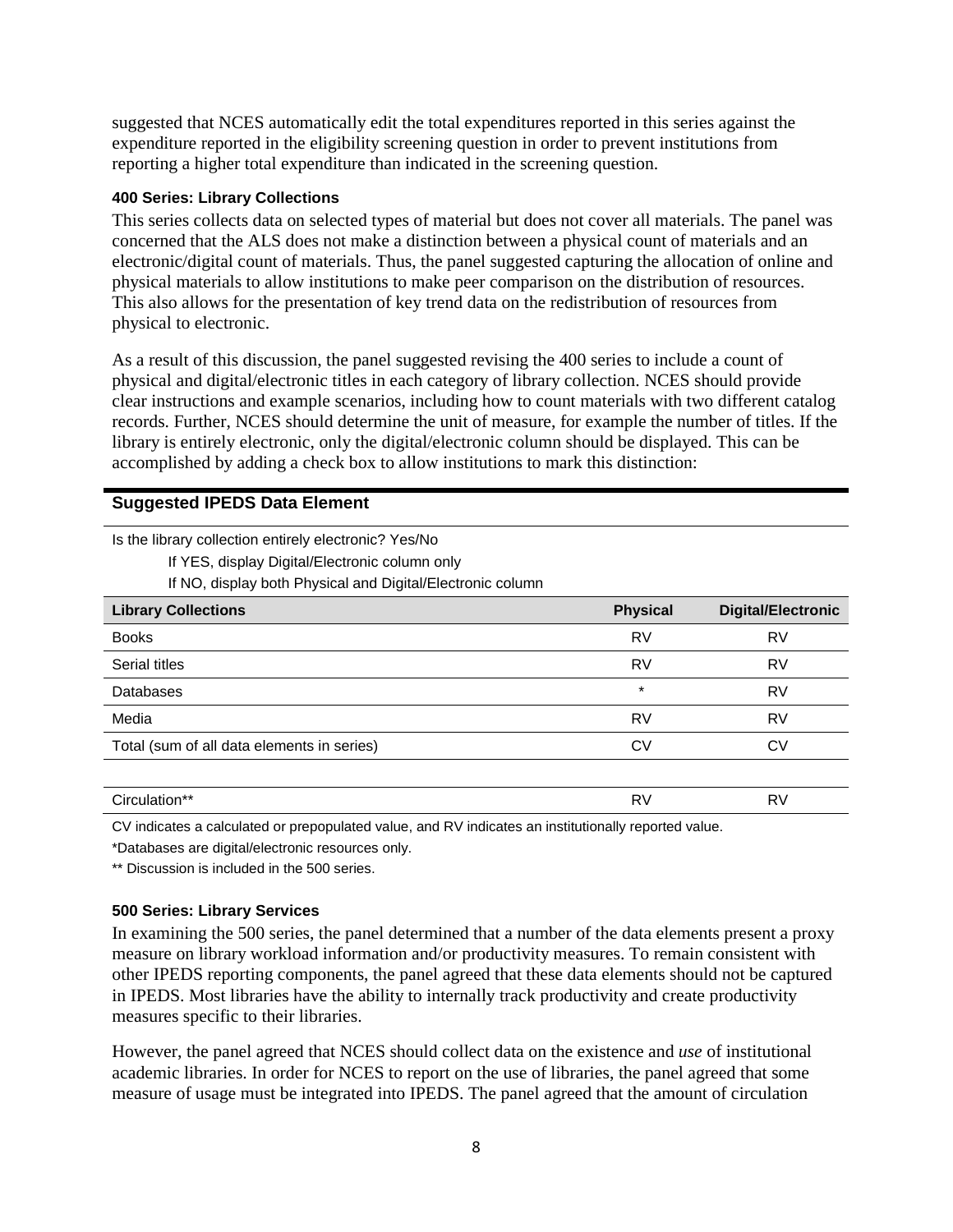transactions is an indicator of usage as well as an important library service. Further, the panel agreed that there is utility in separating the count of circulation transactions into physical and digit/electronic amounts based on the discussion surrounding the 400 series. As a result, the panel suggested reintegrating the count of circulation into the Library Collections series. (See table above.)

Panelists cautioned against using circulation as the sole measure of library usage. In order to provide context and maintain trend data, the panel suggested capturing the count of total interlibrary loans and documents. Further, the panel suggested revising the series heading to "interlibrary services" because this measure is not inclusive of all services provided by libraries. Based on this discussion, the TRP suggested reintegrating the following data elements:

### **Suggested IPEDS Data Element**

| <b>Interlibrary Services</b>                                       | <b>Number</b> |
|--------------------------------------------------------------------|---------------|
| Total interlibrary loans and documents provided to other libraries | RV            |
| Total interlibrary loans and documents received                    | RV            |

RV indicates an institutionally reported value.

### **600 Series: Library Services, Typical Week**

The 600 series collects data on weekly public service hours, gate counts and reference transactions during a typical week. IPEDS typically collects data on reporting periods of full academic years, fall ranges, or census dates. The panel noted that determining a typical week is a subjective measure prone to variation across institutions and expressed concern with the integrity of data elements measured using this type of reporting period. The panel agreed that while service hour measures and library accessibility are important library services, data in this series are better tracked by the institution via the facilities department or through an academic affairs survey. As a result, the TRP did not suggest any items from the 600 series be integrated into the IPEDS data collection.

#### **700 Series: Electronic Services**

This section requests information about the electronic services provided by the library. The panel understands that most, if not all, libraries provide each of the electronic services in this series and since this is implied, the TRP did not suggest any of the 700 series be integrated integration into the IPEDS data collection.

#### **800 Series: Information Literacy**

In examining the 800 series, the panel noted that while enhancing information literacy skills is important, IPEDS is not the most appropriate data collection to capture this outcome because IPEDS does not request information about discipline-based standards. As a result, the panel did not suggest any of the 800 series be integrated into the IPEDS data collection.

#### **900 Series: Virtual Reference**

The panel was hesitant to include detailed virtual reference interaction items into IPEDS because of the likelihood of changes to technology in coming years. The panel agreed that there is no way to predict whether the virtual reference detail will be relevant in future years, nor is there a way for NCES to anticipate the changing scope of virtual reference interactions. Therefore, the panel suggested reintegrating the following data element to allow institutions to indicate whether their library supports virtual reference services: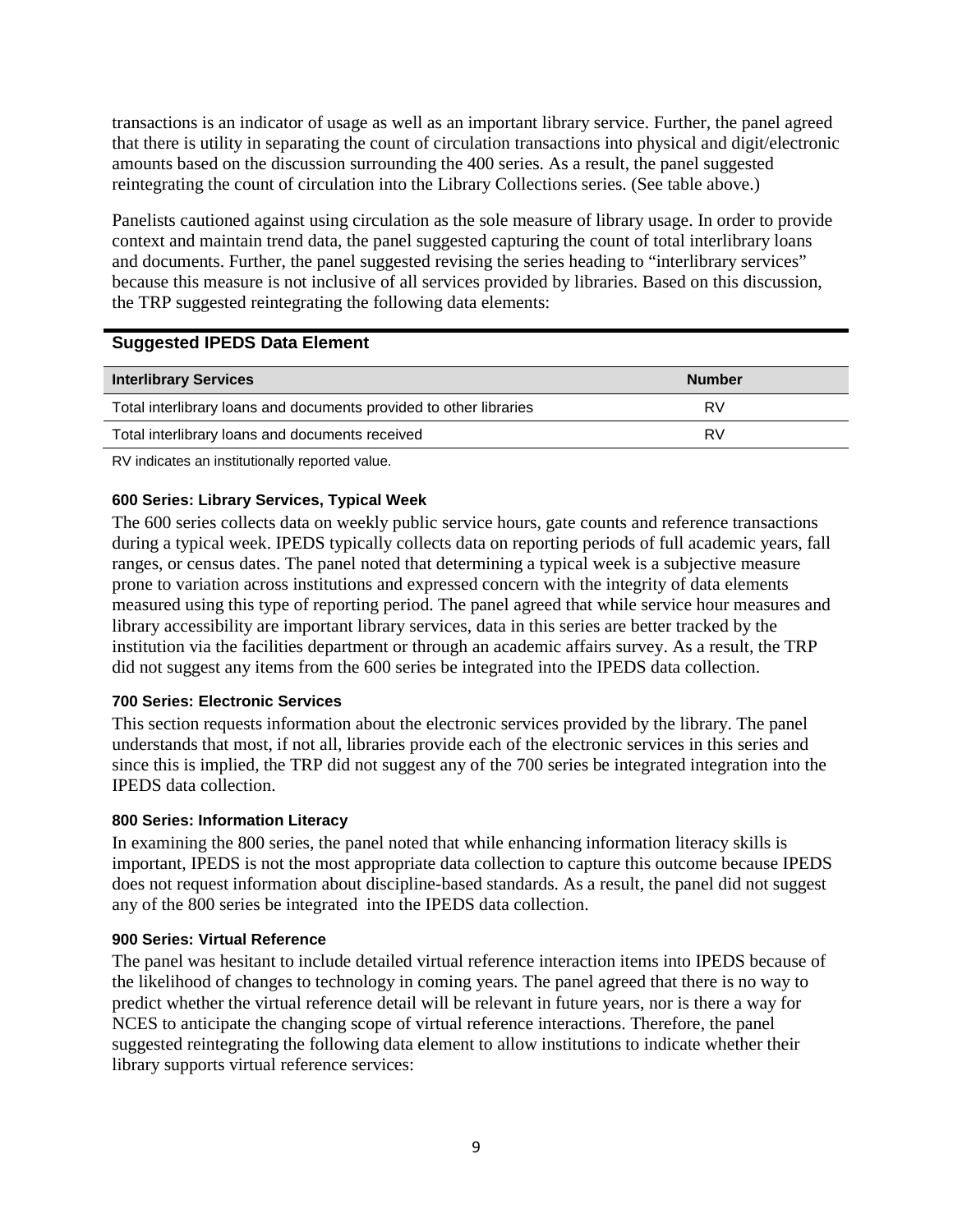#### **Suggested IPEDS Data Element**

#### **Virtual Reference**

Does your library support virtual reference services? The Manuson Cheen Mess Yes/No

It is the expectation of the TRP that a very small percentage of institutions will indicate that their library does not support virtual reference services. The TRP recommends that NCES analyze the responses 1 year after implementation and, if the overwhelming majority of institutions support virtual reference services, NCES should remove this data element from the IPEDS collection.

# **Discussion Item #3: Should ALS Remain a Separate Component or Should the Data Elements Be Allocated to Existing IPEDS Components?**

### **Background**

IPEDS data are collected during three data collection periods with fixed end dates, as shown below:.

| <b>Collection Period and</b><br><b>Components</b>                                              | <b>Collection Opens</b> | <b>Collection Closes to</b><br><b>Keyholders</b> |
|------------------------------------------------------------------------------------------------|-------------------------|--------------------------------------------------|
| <b>Fall collection</b><br>Institutional Characteristics<br>Completions<br>12-month Enrollment  | <b>Early September</b>  | Late October                                     |
| Winter collection<br>Human Resources<br>Student Financial Aid                                  | <b>Early December</b>   | <b>Early February</b>                            |
| Spring collection<br>Finance<br>Enrollment<br><b>Graduation Rates</b><br>200% Graduation Rates | <b>Early December</b>   | <b>Early April</b>                               |

Nearly all IPEDS data are collected annually; some are collected biennially.

#### **Discussion**

The panel came to the consensus that reintegrating the ALS data elements into IPEDS does not substantially increase burden because academic libraries already track all this information to report to the ALS. However, the panel agreed that the *method* by which the data elements are collected in IPEDS affects burden. In light of this, the panel was tasked with determining the most appropriate place to collect the data in IPEDS.

The panel first examined allocating the suggested library expenditure data elements into the existing IPEDS Finance component but discovered that accounting standards prevent integration of the detailed expenditure items in this component. In light of this, the panel explored integrating the expenditure data elements into the IPEDS Institutional Characteristics component. From a timing standpoint, an institution's ability to report expenditure data in the fall is entirely dependent upon the institution's fiscal year. A fall deadline presents a significant change from the ALS's March deadline.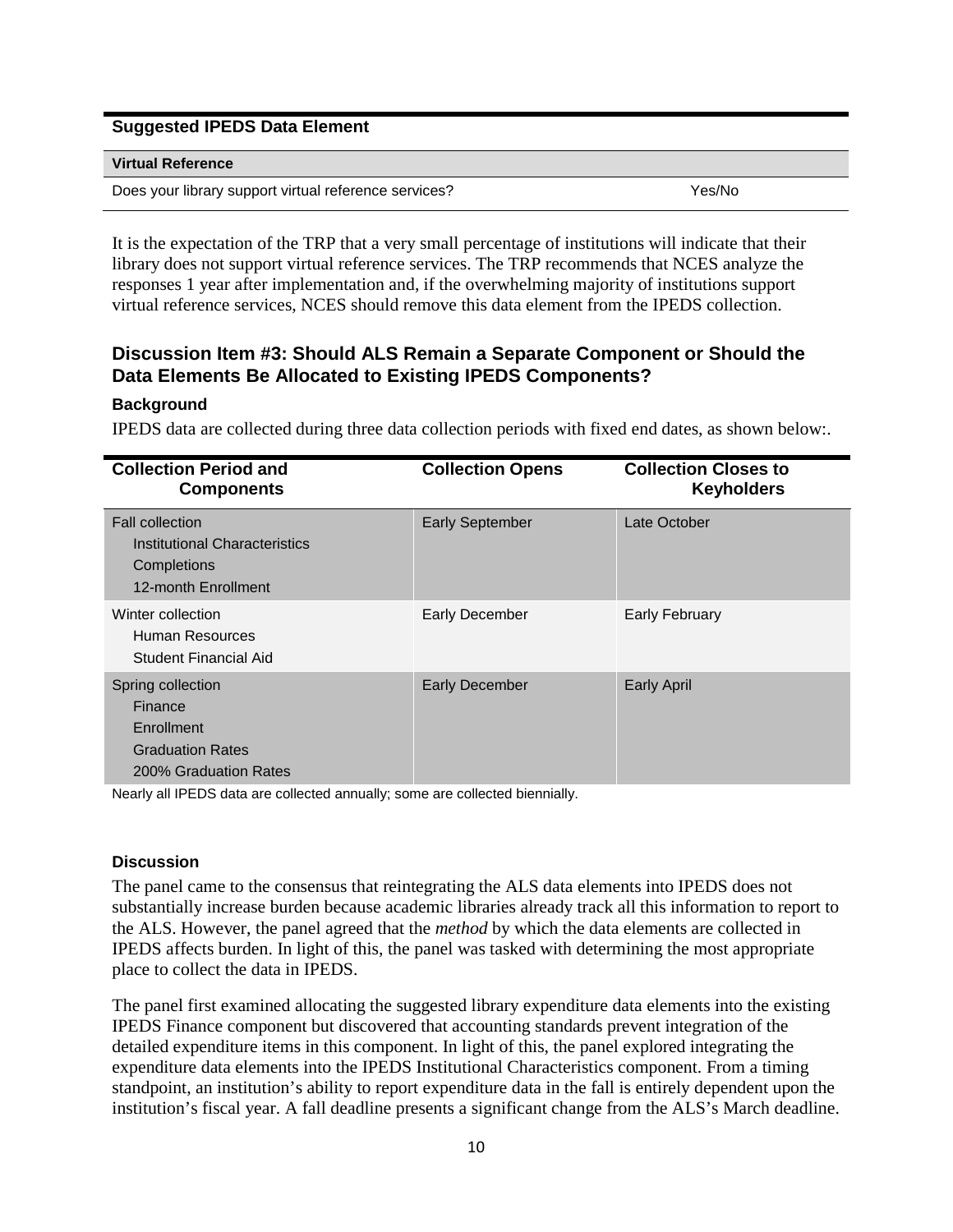Additionally, in order for an institution to report expenditure data, the IPEDS keyholder will likely need to work with the library to gather data. IPEDS keyholders often rely on staff from various institutional offices to complete or assist in completing data. Given the amount of effort that the keyholder would likely spend gathering expenditure data from the library staff and/or business office, the TRP suggested that expenditure data be collected separately as an additional, separate component.

Further, the panel determined that since *expenditure* data require an additional, separate component, NCES should develop an additional component in IPEDS to collect annually *all library data elements* suggested for reintegration into IPEDS, with the exception of staff data (200 series), which will be collected in IPEDS HR. When IPEDS aligns with the 2010 SOC, NCES should include the three library staff categories as data collection items in the HR survey. Collecting this data in HR will ensure consistent reporting and avoid duplication of data. Institutions' personnel offices already track this information, so keyholders will not need to rely on the library department to gather data.

The panel determined that the Winter collection is the most appropriate time to collect the new library component because (1) there is already a high institutional burden associated with the Spring data collection and (2) the biggest obstacle to implementing the library data collection in the Fall collection is the variation in fiscal year across institutions. A January–December fiscal year does not allow for reporting the most recent expenditure data in the Fall collection. To implement this new component, the panel suggested that NCES add the eligibility screening question to either the IC-Header or IC survey, as NCES sees fit. Based on the response to the screening question, institutions will be presented with the new library questions in a subsequent component.

The panel discussed ways to decrease the burden for small institutions with limited resources (both limited library resources and limited reporting resources) and agreed that allowing institutions with library expenditures below a minimum threshold to report on fewer data elements may decrease burden. The TRP came to consensus that although the new component collects data on six series, presenting one simplified series to institutions that have expenditures below the minimum threshold should be sufficient for these purposes. Therefore, the TRP suggested that only institutions meeting a set threshold should report on the new library component annually in the Winter collection. Institutions reporting on the condensed data items can do so in the IC survey in the Fall collection. No additional component is needed for these institutions to report.

# **Discussion Item #4: What Is the Impact on Published Tables,** *First Look* **Reports, Data Feedback Reports, and Data Tools?**

### **Background**

At the conclusion of each collection period, the data collected in each of the survey components are migrated to the IPEDS data tools for dissemination. Data are made available to researchers and others through the IPEDS Data Center [\(http://nces.ed.gov/ipeds/datacenter/\)](http://nces.ed.gov/ipeds/datacenter/). The site contains all IPEDS variables and a limited number of non-IPEDS variables (about 10,000 to 15,000 in total for the most recent year) and has more than 250,000 visits per month. Designed as a centralized, webbased tool for the retrieval and analysis of IPEDS data, the system allows users to access and evaluate institutional data using a wide range of analytical features that include the ability to construct customized data sets, download full data files, and create different reports including statistics and trends.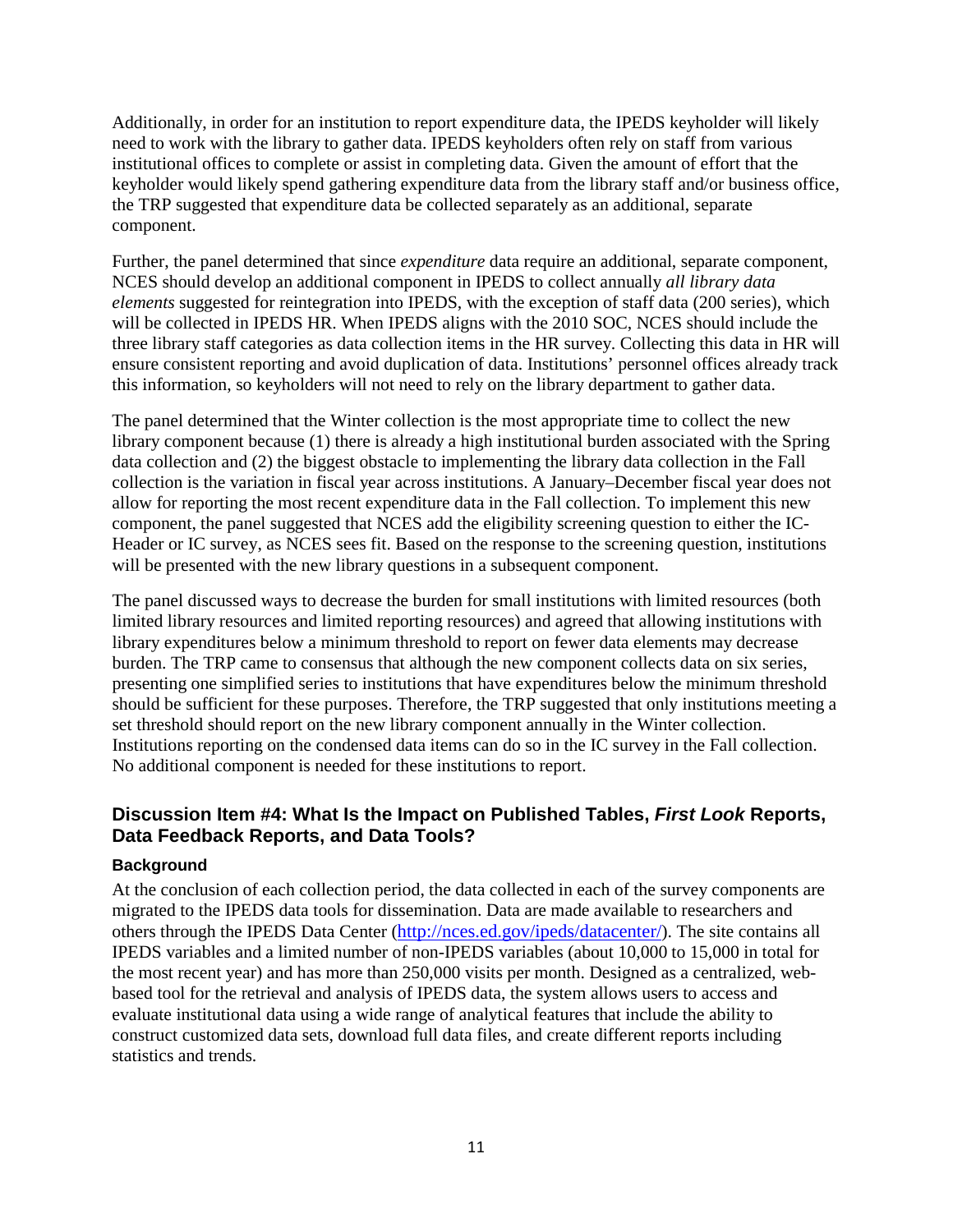Available through the Data Center, the IPEDS Data Feedback Report is intended to provide institutions with a context for examining the data they submit to IPEDS each collection year. The custom reports are mailed to the chief administrator of every Title IV school in the fall. A web-based tool, the Executive Peer Tool (ExPT) is available as a complementary resource to the reports, designed to provide campus executives easy access to institutional comparison group data and access a wider range of IPEDS variables.

In addition to the IPEDS Data Center, NCES makes IPEDS data public through a college search site. To help parents, students, high school counselors, and others obtain information during the college search process, NCES developed College Navigator [\(https://nces.ed.gov/collegenavigator\)](https://nces.ed.gov/collegenavigator). The site averages over 1 million visits per month.

NCES publishes a collection of *First Look* reports that highlight key findings from each IPEDS data collection cycle and that address postsecondary education policy issues with minimal analyses. Three *First Look* reports are published annually and are made available for online viewing and for download. The most recent *First Look* has been downloaded more than 6,300 times since its initial release in February 2011. NCES also publishes IPEDS Descriptive Analysis Reports, Statistical Analysis Reports (most recently published in 2007), Statistics in Brief (most recently published in 2011), Web Tables (most recently published in 2011), and Issue Briefs (most recently published in 2010).

### **Discussion**

After the library data elements are integrated into IPEDS, the data will be available to be included in published tables, *First Look* reports, Data Feedback Reports, and data tools. Reintroducing the ALS variables into the IPEDS data collection may increase the visibility of the ALS data, as indicated in the IPEDS publication and data tools usage statistics. NCES will not publish a separate *First Look* report highlighting academic library data, but will instead integrate an academic library table into one of the three existing IPEDS *First Look* reports. NCES will publish a compendium of all library data tables not included in the *First Look*. All library variables will be available in the Data Center. NCES is limited on the number of pages that can be included on the printed Data Feedback Reports, so one table highlighting library data will be included.

The panel was asked to determine the most appropriate table(s) for inclusion in the *First Look* and Data Feedback Reports. The TRP suggested soliciting further input from the library community and potential users of the data as to the specific chart to include.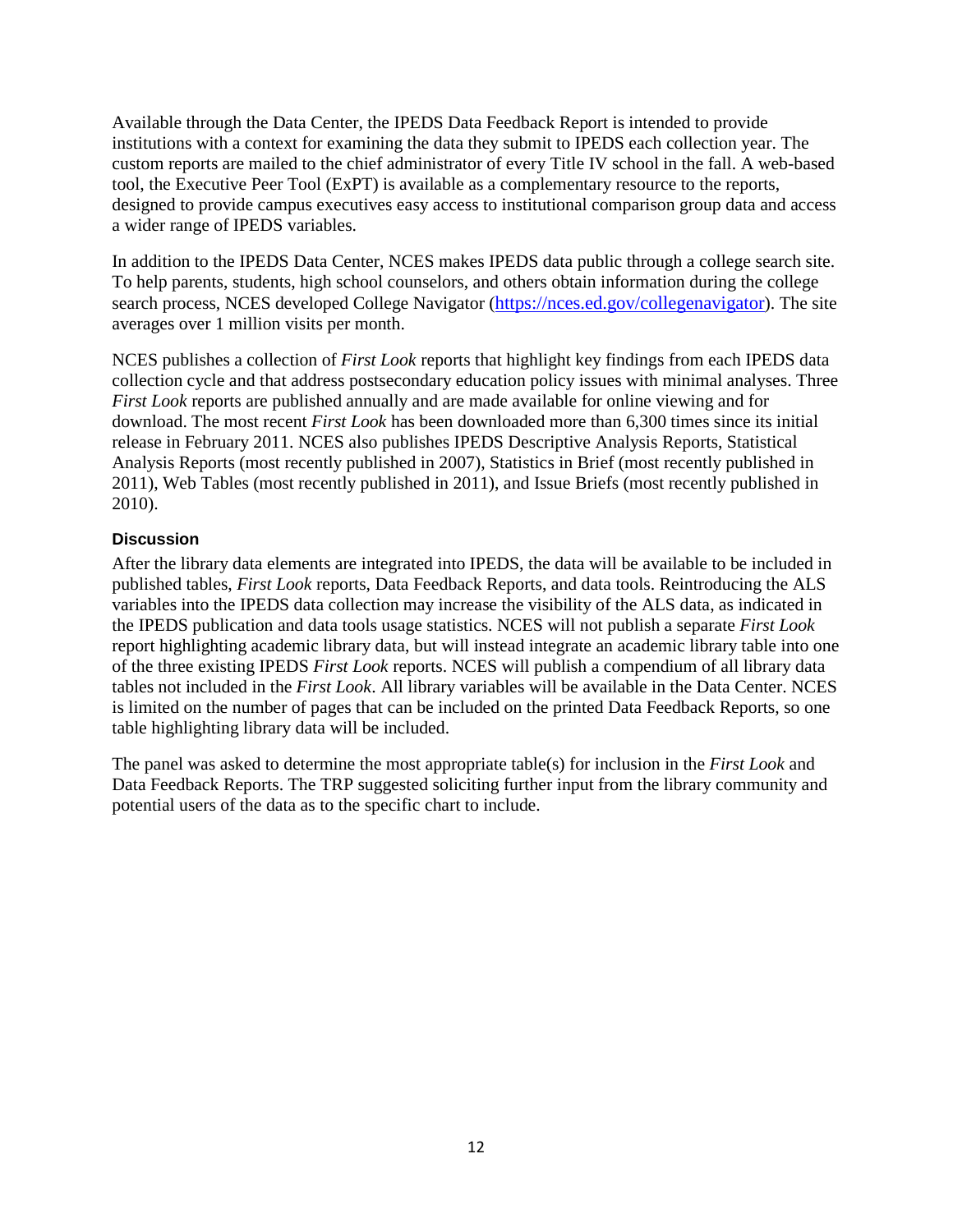# **Summary of Proposed Data Items for Reintegration into IPEDS**

Below is a list of the changes included in the discussion sections of this report.

#### **Additions to Institutional Characteristics or Institutional Characteristics Header**

Add an additional screening question to IC or IC-Header (as determined by NCES) for all degreegranting institutions to determine, based on a minimum threshold of expenditures, whether the institution has an academic library:

| New eligibility screening question                                                                                                          |    |
|---------------------------------------------------------------------------------------------------------------------------------------------|----|
| 1. What are your annual total library expenditures?                                                                                         | RV |
| Based on the information provided, the institution will subsequently be presented with<br>screens in order to report library data elements: |    |
| If NO library expenses, no library data elements will be displayed                                                                          |    |
| If GREATER than 0 but LESS THAN minimum threshold, selected library data<br>elements will be displayed                                      |    |
| If GREATER than minimum threshold, all reintegrated library data elements will<br>be displayed                                              |    |
| RV indicates an institutionally reported value.                                                                                             |    |

### **Additions to Human Resources Component**

# **Suggested IPEDS Data Element**

| <b>Staff</b>                                 | <b>Full-time count</b> | <b>Part-time count</b> |
|----------------------------------------------|------------------------|------------------------|
| Librarians                                   | RV                     | RV                     |
| <b>Library Technicians</b>                   | RV                     | RV                     |
| Archivists, Curators, and Museum Technicians | RV                     | RV                     |
| $\cdots$                                     |                        |                        |

RV indicates an institutionally reported value.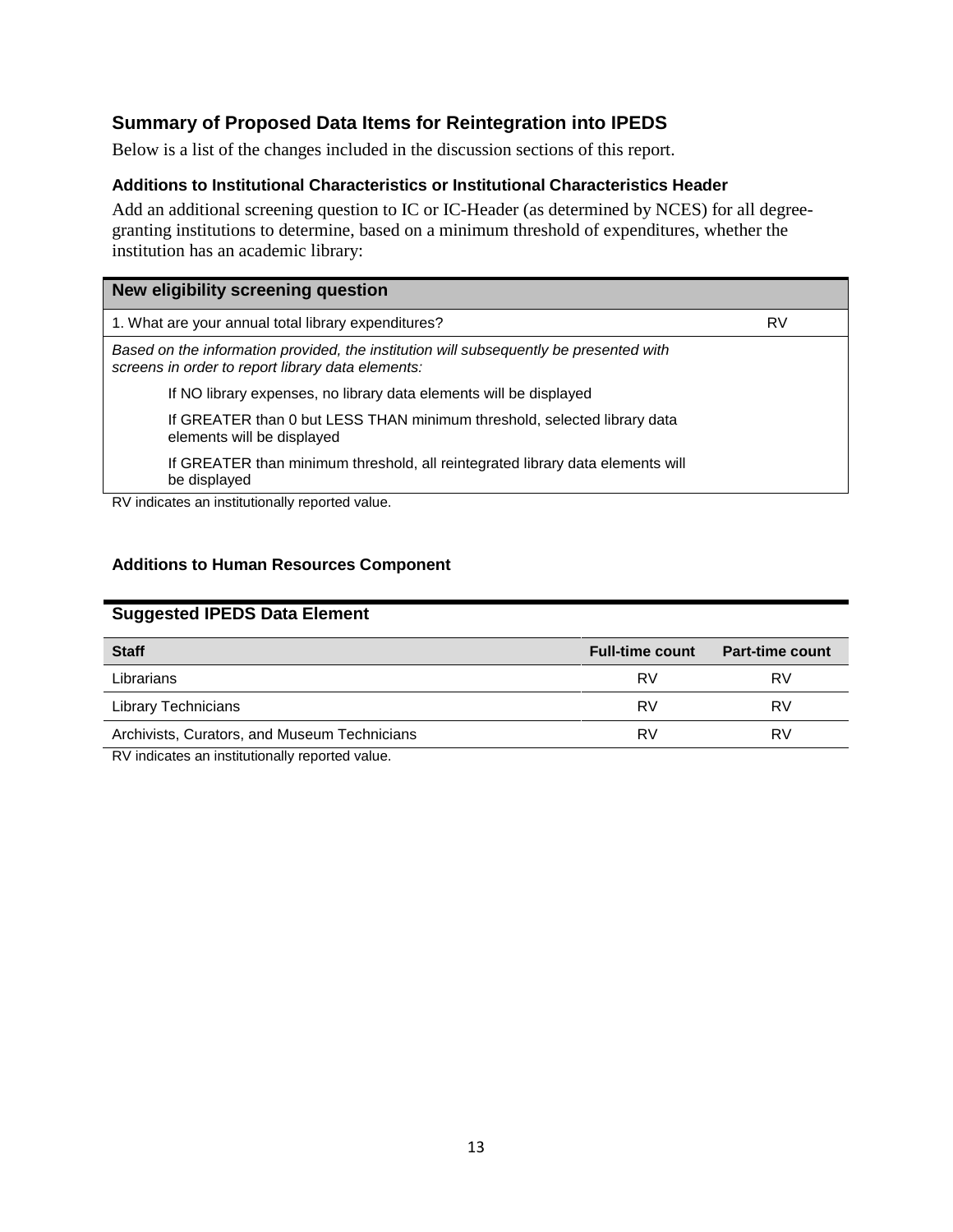**Addition of a new annual reporting component to the Winter collection for all degree-granting institutions meeting a minimum expenditure threshold to collect the following data items:**

| <b>Suggested IPEDS Data Element</b>                                                                                                                                   |                 |                                              |
|-----------------------------------------------------------------------------------------------------------------------------------------------------------------------|-----------------|----------------------------------------------|
| <b>Outlets</b>                                                                                                                                                        |                 | Count                                        |
| Number of branch and independent libraries—exclude main or central library                                                                                            |                 | <b>RV</b>                                    |
| <b>Expenditures</b>                                                                                                                                                   |                 | <b>Amount</b>                                |
| Total salaries and wages                                                                                                                                              |                 | <b>RV</b>                                    |
| Are staff fringe benefits paid out of the library budget?                                                                                                             |                 | RV (Y/N)                                     |
| Fringe benefit expenditures if paid by the library budget                                                                                                             |                 | <b>RV</b>                                    |
| Materials/services cost                                                                                                                                               |                 | CV (sum of the three<br>data elements below) |
| One-time purchases of books, serial backfiles and other materials                                                                                                     |                 | <b>RV</b>                                    |
| Ongoing commitments to subscriptions                                                                                                                                  |                 | <b>RV</b>                                    |
| Other information resources                                                                                                                                           |                 | <b>RV</b>                                    |
| Operations and maintenance expenditures                                                                                                                               |                 | CV (sum of the two<br>data elements below)   |
| <b>Preservation services</b>                                                                                                                                          |                 | RV                                           |
| All other operations and maintenance expenditures                                                                                                                     |                 | <b>RV</b>                                    |
| Total expenditures                                                                                                                                                    |                 | CV (sum of all data<br>elements in series)   |
| Is the library collection entirely electronic? Yes/No<br>If YES, display Digital/Electronic column only<br>If NO, display both Physical and Digital/Electronic column |                 |                                              |
| <b>Library Collections</b>                                                                                                                                            | <b>Physical</b> | <b>Digital/Electronic</b>                    |
| <b>Books</b>                                                                                                                                                          | <b>RV</b>       | <b>RV</b>                                    |
| Serial titles                                                                                                                                                         | <b>RV</b>       | <b>RV</b>                                    |
| Databases                                                                                                                                                             | $\star$         | <b>RV</b>                                    |
| Media                                                                                                                                                                 | <b>RV</b>       | <b>RV</b>                                    |
| Total (sum of all data elements in series)                                                                                                                            | <b>CV</b>       | <b>CV</b>                                    |
| Circulation                                                                                                                                                           | <b>RV</b>       | <b>RV</b>                                    |
| <b>Interlibrary Services</b>                                                                                                                                          |                 | <b>Number</b>                                |
| Total interlibrary loans and documents provided to other libraries                                                                                                    |                 | RV                                           |
| Total interlibrary loans and documents received                                                                                                                       |                 | <b>RV</b>                                    |
| <b>Virtual Reference</b>                                                                                                                                              |                 |                                              |
| Does your library support virtual reference services?                                                                                                                 |                 | Yes/No                                       |

CV indicates a calculated or prepopulated value, and RV indicates an institutionally reported value. \*Databases are digital/electronic resources only.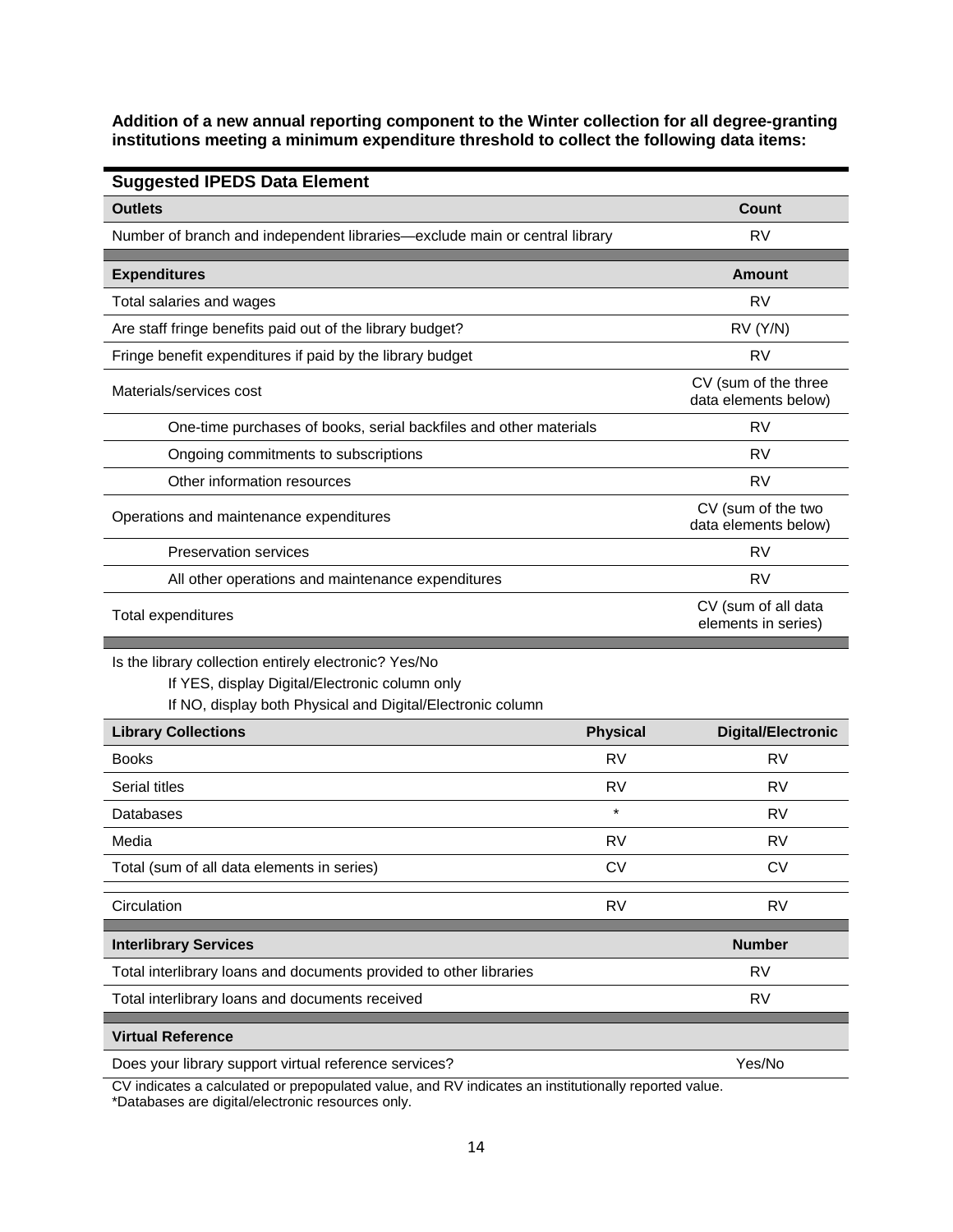**Addition of a new annual reporting component to the Winter collection for all degree-granting institutions reporting library expenditures greater than \$0 library but less than the minimum expenditure threshold to collect the following data items:**

| <b>Suggested IPEDS Data Element</b> |  |  |
|-------------------------------------|--|--|
|-------------------------------------|--|--|

Is the library collection entirely electronic? Yes/No

If YES, display Digital/Electronic column only

If NO, display both Physical and Digital/Electronic column

| <b>Library Collections</b>                 | <b>Physical</b> | <b>Digital/Electronic</b> |
|--------------------------------------------|-----------------|---------------------------|
| <b>Books</b>                               | RV              | RV                        |
| Serial titles                              | <b>RV</b>       | RV                        |
| <b>Databases</b>                           | $\star$         | RV                        |
| Media                                      | RV              | RV                        |
| Total (sum of all data elements in series) | CV              | CV                        |
|                                            |                 |                           |
| Circulation                                | RV              | RV                        |

CV indicates a calculated or prepopulated value, and RV indicates an institutionally reported value. \*Databases are digital/electronic resources only.

# **Implications on Reporting Burden for Institutions**

A number of the ALS data elements will not be reintegrated into IPEDS, so the TRP agreed that the current estimate of 8.3 burden hours is too high for the new component. To provide context, the panel reviewed the burden estimates for the various IPEDS surveys and determined that the 200 percent Graduation Rates survey is similar to the new library component based on the number of questions. As such, the panel estimated that the approximate time required to review instructions, search data sources, complete and review their responses, and transmit or disclose information is approximately 4 hours.

# **What Are the Reporting Implications of These Suggestions?**

The sustained process of transition into IPEDS will follow four steps:

- 1. After the TRP process is complete, NCES will submit to OMB changes to its information collection clearance for IPEDS; public comments will be received.
- 2. Data collection *preview* screens for 2012-13 will be developed and loaded into the web-based data collection system (either integrated into components or as a stand-alone survey).
- 3. In September 2013, the collection system will open with ALS integrated as a separate, annual Winter component into the IPEDS data collection for institutions exceeding the minimum threshold. The selected data elements will be integrated into the IC component for institutions with library expenditures below the minimum threshold.
- 4. In 2014, data will be available in publications and data tools.